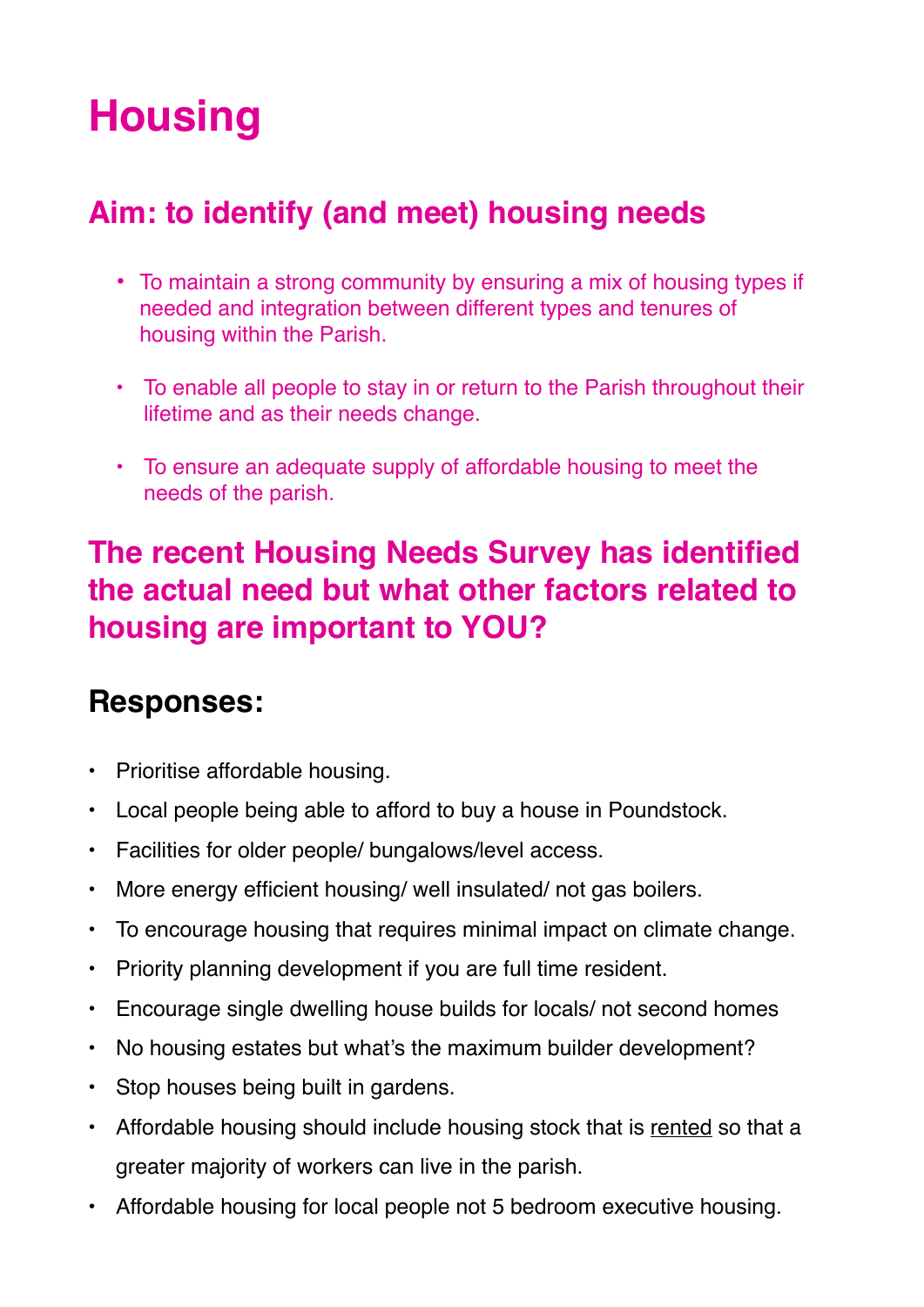# **Character & Environment**

## **Aim: To preserve and enhance the character of the area**

- To ensure development is well designed and complements the diverse character of the parish.
- To maintain the distinctive views and visual connectivity with the surrounding countryside from within the built-up area and protect the agricultural landscape.
- To protect the identity of the Parish and prevent coalescence with Bude.
- To protect and enhance SSSIs etc. and biodiversity.
- To minimise the impact of development on the best and most versatile agricultural land.
- To reduce the environmental impact of new buildings through the use of energy saving technologies.

### Recent Landscape Character assessments have been carried out by the team **but what other factors related to the environment are important to YOU?**

- Get rid of public toilets too expensive.
- Extend opening times of toilets in summer at Widemouth.
- Widemouth car park to be moved to outskirts of parish to stop erosion.
- Who is going to pay to protect everything?
- All new properties to have minimal light at night.
- Stop parking near coastal zones move from the cliff.
- To improve sewage infrastructure to protect flow of waste into the sea.
- No to street lighting.
- Support and make it easier for tree planting community benefit [sic].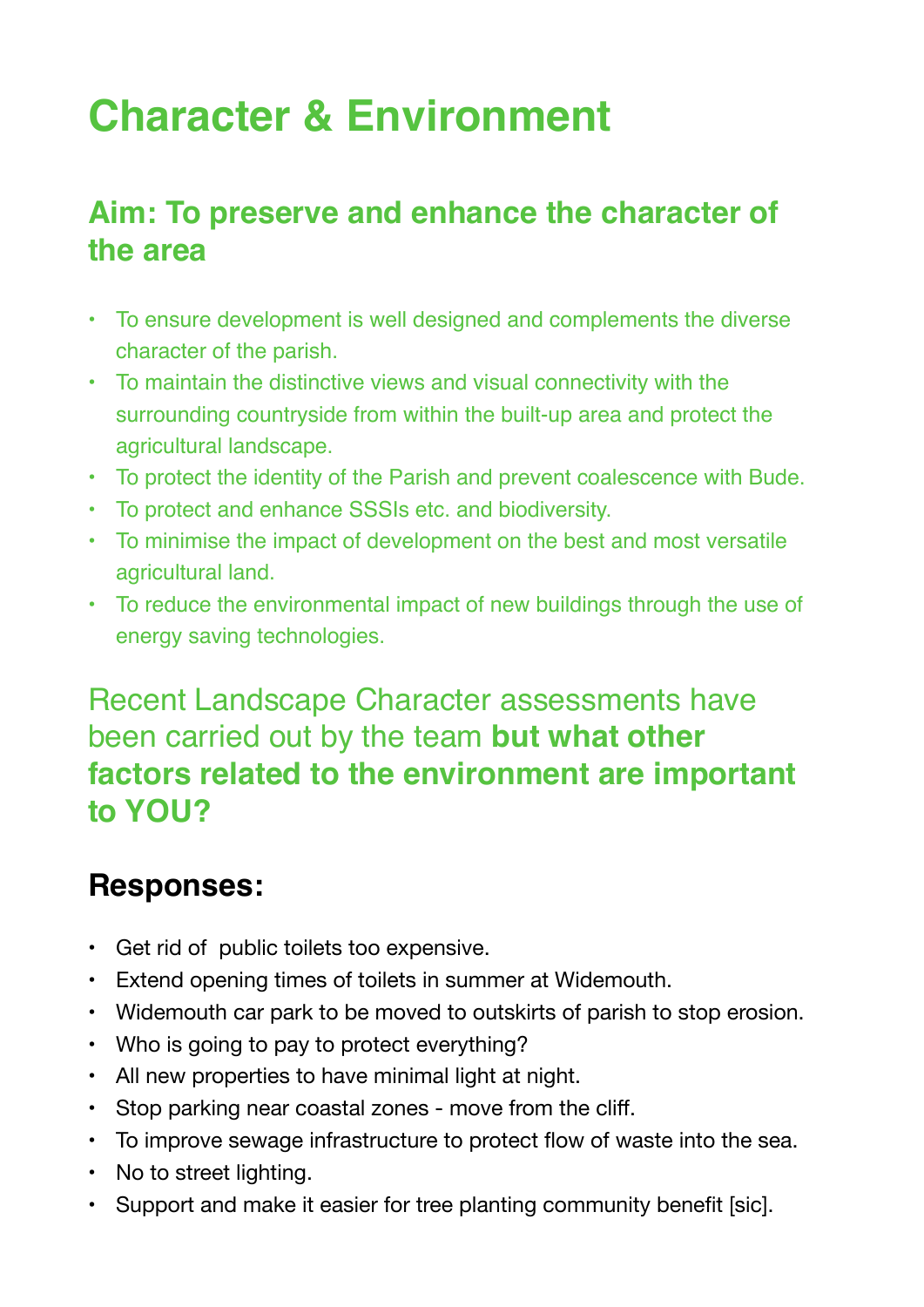## **Business and Employment Objectives**

## **Aim: to Support small-scale business creation and to retain businesses**

- $\cdot$  Identify need and location  $\sim$  what is the need and where is the location
- Encourage the provision/ improvement of services and infrastructure that enables small business development.
- Change of use to allow to work from home.
- Change of use for farm buildings.

- **•** Facilitate local trying to start businesses.
- **•** To encourage secure employment rather than a local 'gig' economy.
- **•** Could lead to new housing requests by back door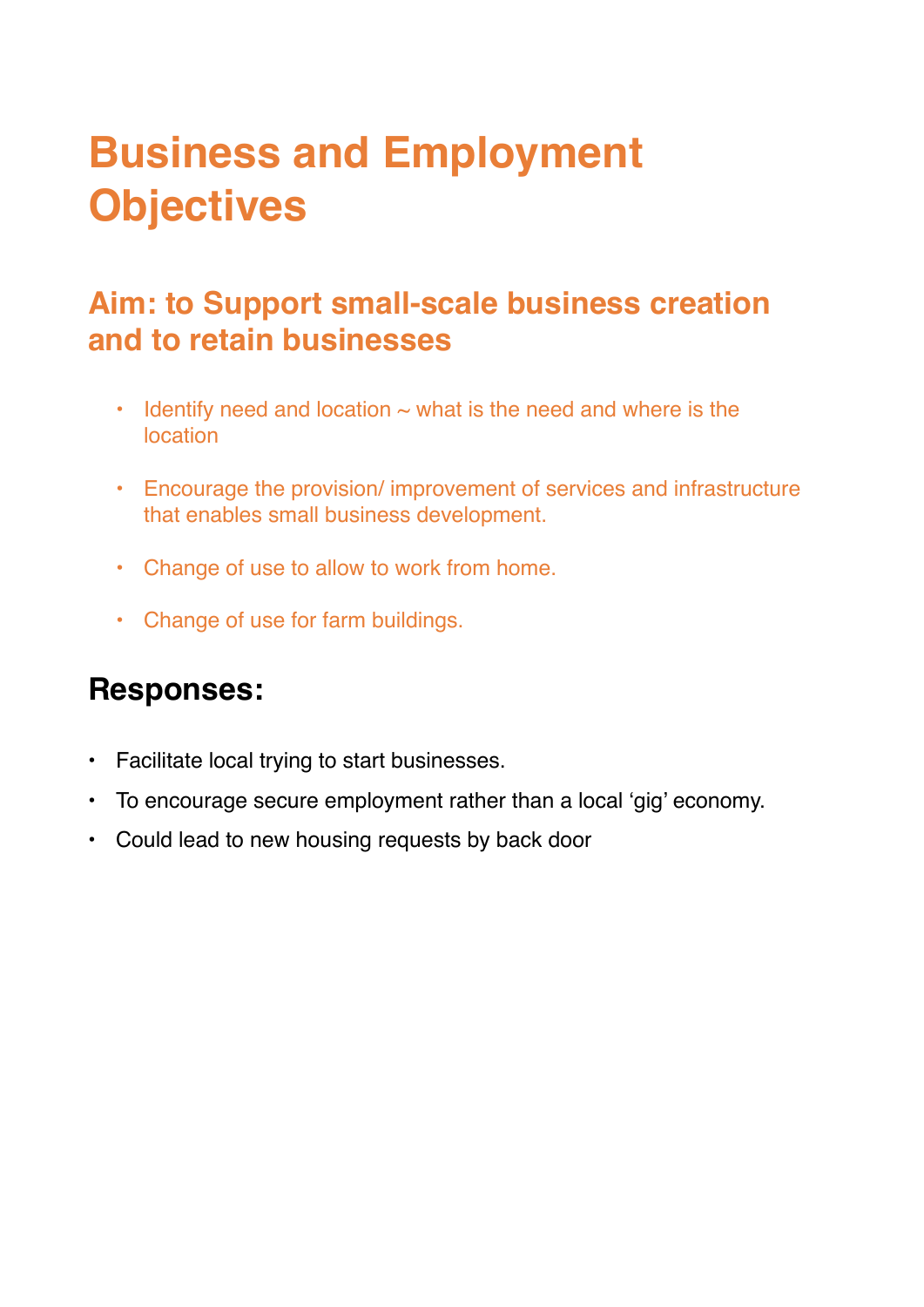# **Community Facilities Objectives**

### **Aim: to facilitate multi-generational community and leisure facilities**

- To protect community, retail, education and leisure facilities and support further growth where appropriate.
- To ensure that sufficient community and leisure facilities exist to serve the Parish.

## **What facilities or amenities does the Parish of Poundstock have?**

## **What facilities or amenities do YOU wish for?**

- A new community hall that will last 50 years is a priority.
- Playground for kids.
- Somewhere to hang out for youth accesible by bus route.
- Surf club at Widemouth.
- Parish hall where are you going to hold the referendum?
- No facilities yet. Needs a play ground + a footpath map.
- Does need to be a correlation between the requirement of doctors, dentists, schools and the increase in development, particularly re nonholiday homes.
- We need a playground.
- We no longer have a community hall Bangors closed. Will be years before a new hall is complete.
- Doctors? Chemist.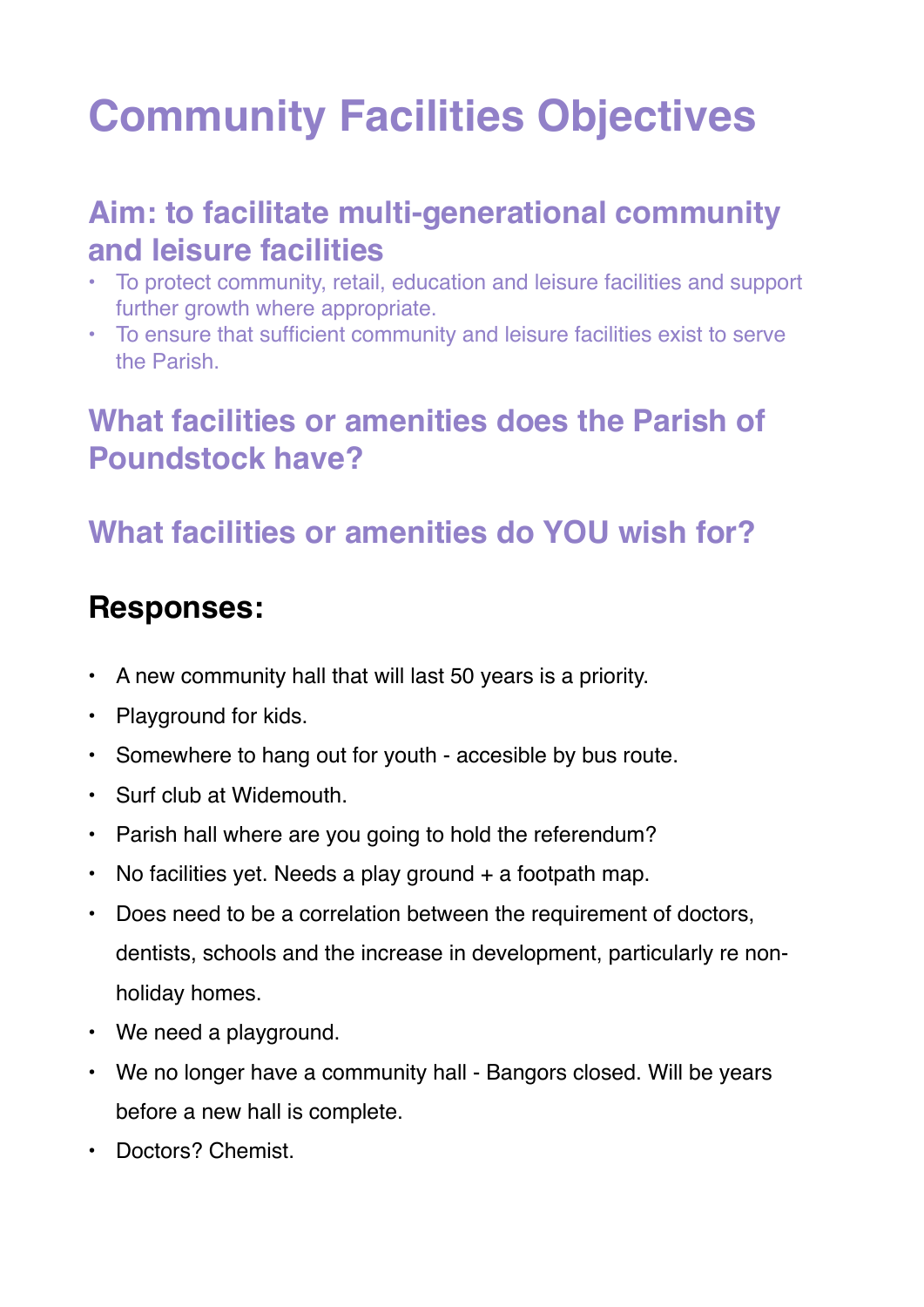## **Public Access**

### **Aim: to identify rights of way, network of pathways and safety for users**

- Identify and maintain public rights of way, footpaths, bridleways and cycle paths
- Identify where pathways should be  $\sim$  identify if there is a need for additional 'ways' to include specific pavements i.e. from holiday villages, shop, bus stops etc.

### **Should they perhaps be linked to ensure safety for all users?**

## **Can you help to identify valued public rights of way ?**

## **What do YOU think?**

- Upgrade the path bewteen Tregole + Poundstock so horses, bikes can use it like they used to.
- Find a safe way for kids to cycle to school in Bude.
- Speed zone through Widemouth.
- Extend cycle path to Bude from Widdy.
- Bridlepaths extend network.
- Green Lane needs to be reopened footpaths go to the lane but cannot be used.
- Maintain all footpaths and get a map of all of them so people can use them.